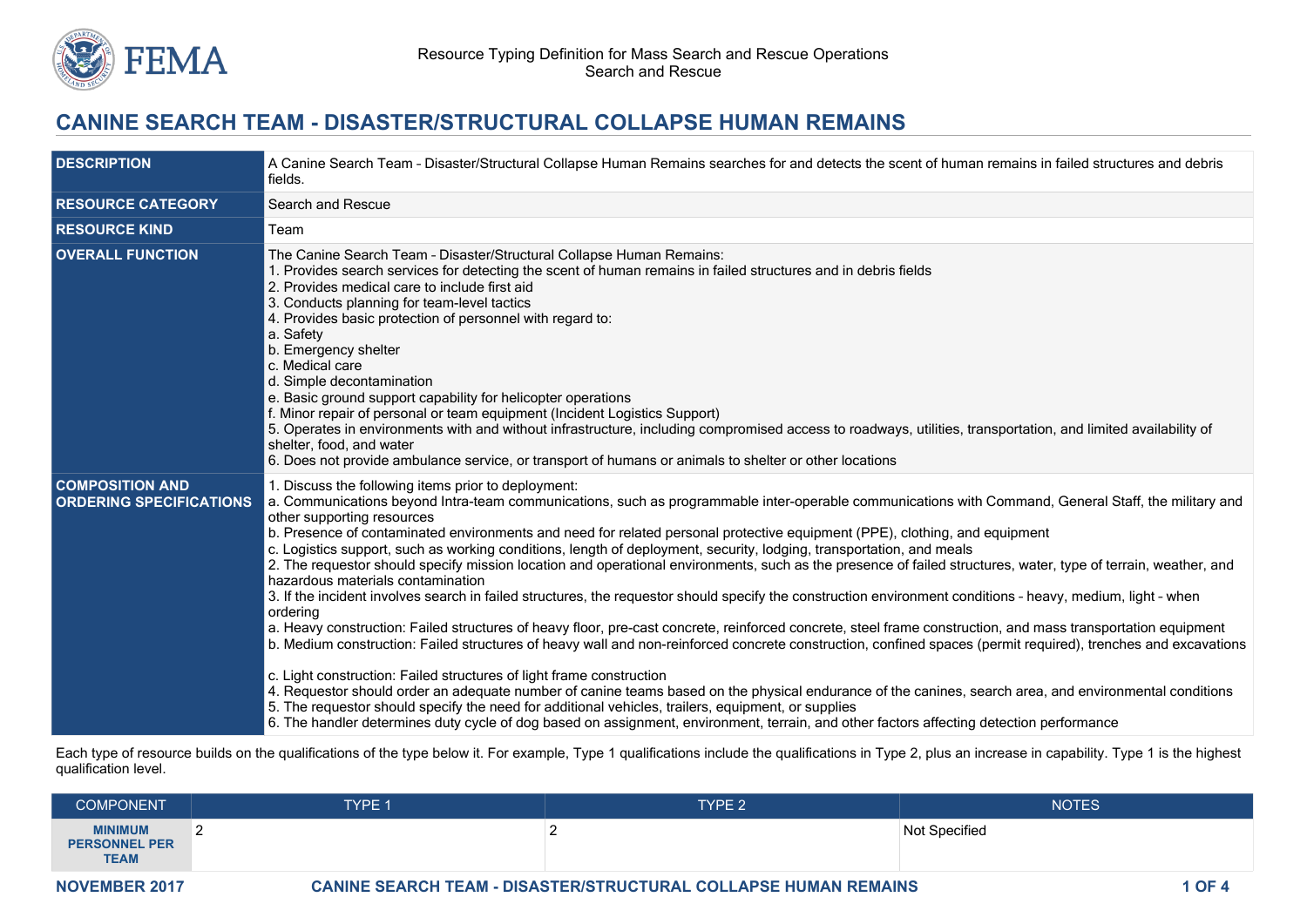

#### Resource Typing Definition for Mass Search and Rescue Operations Search and Rescue

| <b>COMPONENT</b>                                                                                             | TYPE 1                                                                                                                                                                                                                                                          | TYPE 2                                                                                                                                                                                                                                                                                                                                                                                            | <b>NOTES</b>                                                                                                                                                                                                                                                           |
|--------------------------------------------------------------------------------------------------------------|-----------------------------------------------------------------------------------------------------------------------------------------------------------------------------------------------------------------------------------------------------------------|---------------------------------------------------------------------------------------------------------------------------------------------------------------------------------------------------------------------------------------------------------------------------------------------------------------------------------------------------------------------------------------------------|------------------------------------------------------------------------------------------------------------------------------------------------------------------------------------------------------------------------------------------------------------------------|
| <b>MANAGEMENT AND</b><br><b>OVERSIGHT</b><br><b>PERSONNEL PER</b><br><b>TEAM</b>                             | Not Specified                                                                                                                                                                                                                                                   | Not Specified                                                                                                                                                                                                                                                                                                                                                                                     | The requestor may need to order this resource in<br>conjunction with an Urban Search and Rescue (US&R)<br>Task Force or Structural Collapse SAR Team, which<br>would provide oversight.                                                                                |
| <b>SUPPORT</b><br><b>PERSONNEL PER</b><br><b>TEAM</b>                                                        | 1 - National Incident Management System (NIMS) Type<br>1 Canine Search Specialist - Disaster/Structural<br>Collapse Human Remains, with canine<br>1 - NIMS Type 1 Structural Collapse Search Technician<br>or NIMS Type 1 Structural Collapse Rescue Technician | 1 - NIMS Type 2 Canine Search Specialist -<br>Disaster/Structural Collapse Human Remains, with<br>canine<br>1 - NIMS Type 2 Structural Collapse Search Technician<br>or NIMS Type 2 Structural Collapse Rescue Technician                                                                                                                                                                         | Not Specified                                                                                                                                                                                                                                                          |
| <b>GENERAL FUNCTION</b><br><b>EQUIPMENT PER</b><br><b>TEAM</b>                                               | Same as Type 2                                                                                                                                                                                                                                                  | Equipment consistent with this resource's capabilities<br>and needs to include the following:<br>1. Access and search<br>2. Ground support for air operations<br>3. Base and spike camp<br>4. Discipline-specific PPE and tools<br>Technical search equipment including:<br>1. Hand tools (shovels and bolt cutters)<br>2. Life safety rope<br>3. Rope access hardware<br>4. Rope access software | Provision of heavy equipment and tools is the<br>responsibility of the US&R or Structural Collapse SAR<br>Team providing oversight of this resource.                                                                                                                   |
| <b>PERSONAL</b><br><b>PROTECTIVE</b><br><b>EQUIPMENT (PPE)</b><br><b>EQUIPMENT PER</b><br><b>TEAM MEMBER</b> | Same as Type 2                                                                                                                                                                                                                                                  | Minimum PPE consistent with this resource's<br>capabilities and needs, including:<br>1. Helmet<br>2. Headlamp and batteries<br>3. Rescue harness<br>4. Eye protection<br>5. Hearing protection<br>6. Protective clothing<br>7. Gloves<br>8. Footwear<br>9. Personal medical kit<br>10. Survival kit<br>11. Foul weather clothing<br>12. Canine PPE                                                | PPE should be equivalent to parameters set forth in<br>American National Standard Institute (ANSI) Z359: Fall<br>Protection Code.                                                                                                                                      |
| <b>COMMUNICATIONS</b><br><b>EQUIPMENT PER</b><br><b>TEAM</b>                                                 | Same as Type 2                                                                                                                                                                                                                                                  | 1. Portable and mobile intra-team communications<br>2. Portable radios with ground to air capability<br>3. Charger for devices<br>4. Handheld Global Positioning System (GPS) units<br>5. Two-way handheld radios<br>6. Mobile phones                                                                                                                                                             | 1. Intra-team and inter-team communications should be<br>consistent with National Interoperability Field<br>Operations Guide (NIFOG).<br>2. Consider alternate forms of communication, such as<br>satellite phones, based on the mission assignment and<br>team needs. |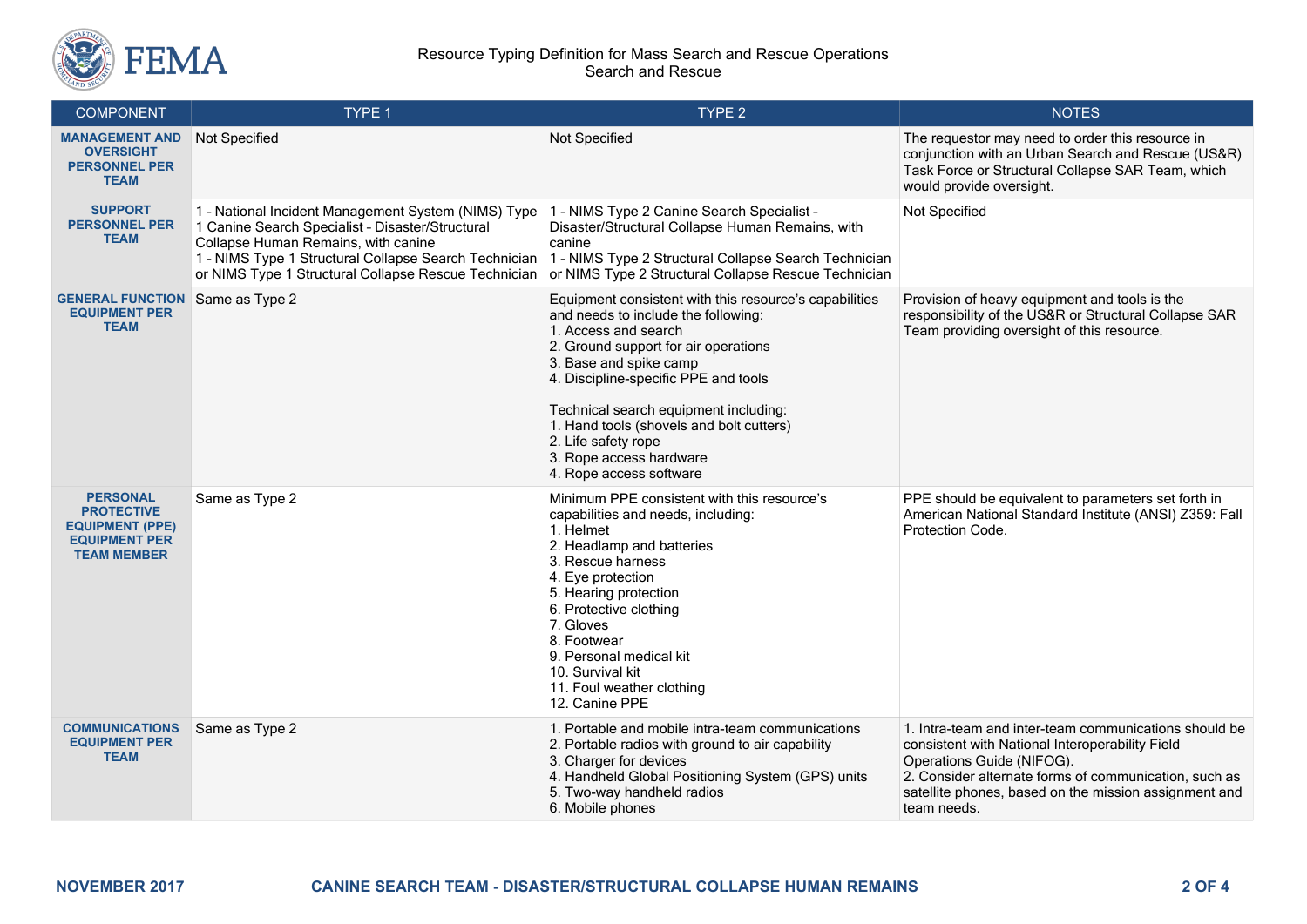

#### Resource Typing Definition for Mass Search and Rescue Operations Search and Rescue

| <b>COMPONENT</b>                                             | <b>TYPE 1</b>  | TYPE 2  | <b>NOTES</b>                                                                                                                            |
|--------------------------------------------------------------|----------------|---------|-----------------------------------------------------------------------------------------------------------------------------------------|
| <b>TRANSPORTATION</b><br><b>EQUIPMENT PER</b><br><b>TEAM</b> | Same as Type 2 | Vehicle | Vehicle is for use in transporting team members and<br>equipment and should be capable of 4-wheel drive if<br>necessary for conditions. |